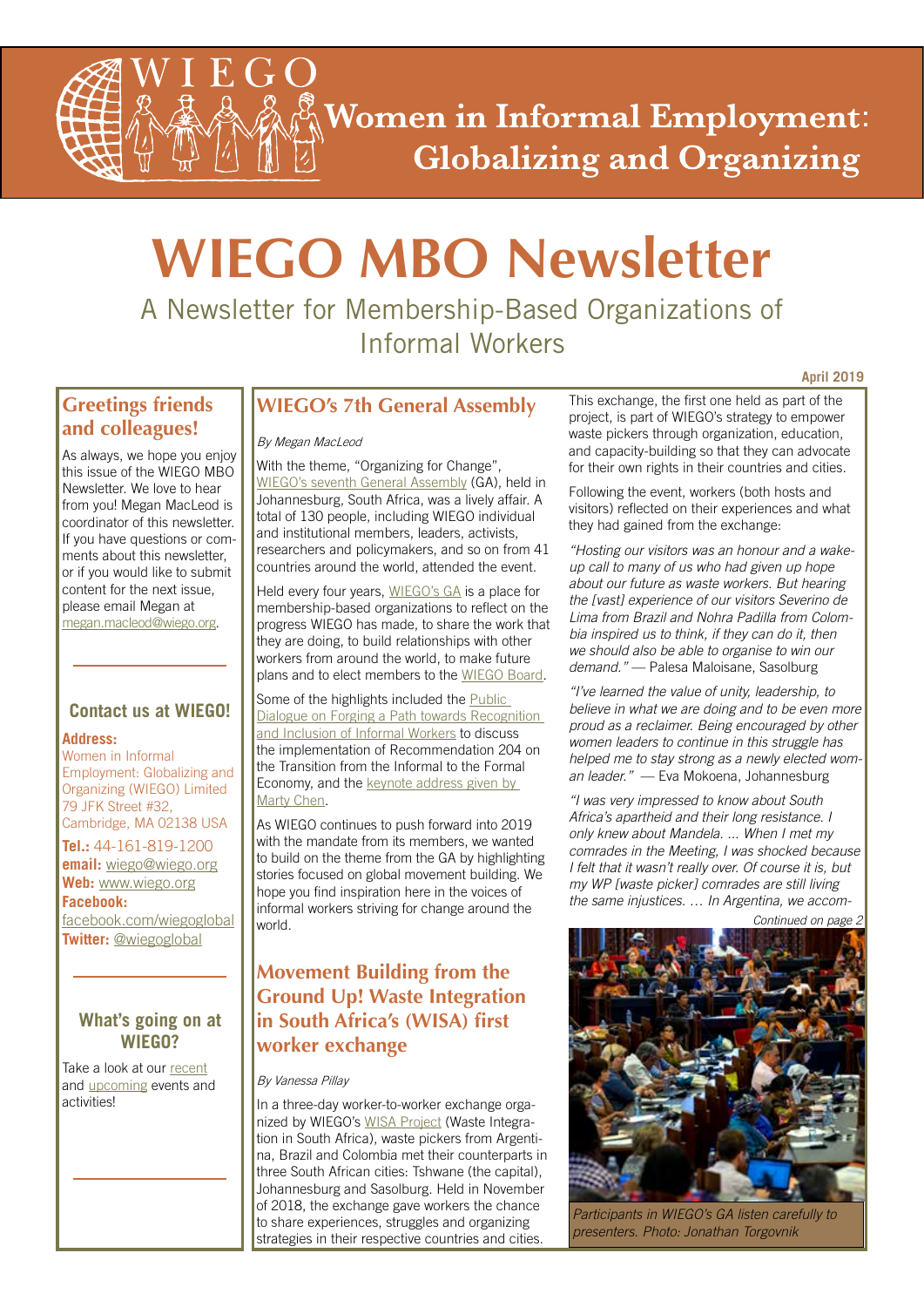## **Home-based workers: progress in building the global movement**

By Chris Bonner, poem by Patricia Coñoman

Home-based workers have taken another step forward in their journey towards the formation of a global network of Home-based workers. In November 2018, the International Working Group, composed of representatives from Africa, Eastern Europe and Central Asia, Latin America and South East Asia, met in Johannesburg, South Africa.

We shared information and experiences about activities in our countries and regions that are contributing towards strengthening the movement. We began discussions on what the global network would look like as a starting point for the development of a constitution. In particular, we debated which organizations would be eligible for membership and what would be the criteria. We also decided to focus on visibility and recognition of home-based workers as workers, making important economic and social contributions, as a theme to unify and mobilize around. And we were unanimous in our recommendation to call the network HomeNet International!

Plans are afoot to hold meetings in each region during 2019 so that home-based workers can participate more widely in planning for the global network. There are also plans for intensive work in the newer regions of Africa and Latin America to reach out to more home-based workers and to strengthen organization in countries where there is already a base, such as Chile, Uruguay, Kenya, among others. The proposed date for the launch of the network is mid-2020, so there is much organizing to be done!

*Continued from page 1*

*plished many rights only by resisting exclusion and fighting it back. [South African] WPs should fight back as we did and be in solidarity with each other and united. Now we are recognized and have salaries. Hope we smoothed the way and inspire struggle spirit. Once more, I was impressed by theirs."* — Paola Caviedes, [FACCyR - CTEP](http://faccyr.org.ar/ctep/)

*"In the cradle of Nelson Mandela, we have to follow his example to keep struggling. … Institutions and NGOs should support us but they should not lead us. We need to lead ourselves. Our allies give us support. Many will come that want to help you. Be careful, because some might want to use you or your work and take advantage. It's people who put their hands in the garbage and work in landfills that must lead the struggle. Do not be afraid. Do not lose hope. … We didn't come to tell you the recipe but to share tools with you to develop your own strategies."* — Maria Soledad Mella Vidal, Chile

*"I had no idea that this work was done in so many places. I have one wish. I would like us to close with the National Anthem of South Africa. We want to send away our guests with a lot of love."* — Goodman Mamba, Johannesburg

*"God be with you all. We are no longer lost. This experience has meant a lot. If I talk any more I will cry! Thank you."* — Steven Leeuw, Johannesburg

## **United and Strong – Equal Rights, Respect & Justice for Domestic Workers**

#### By Sofia Trevino

[Marking its five-year anniversary, the 2nd](http://idwfed.org/en/2018-congress/global-introduction-to-the-idwf-2nd-congress) [Congress of the International Domestic Workers](http://idwfed.org/en) **Federation (IDWF) was convened in Cape Town,** South Africa, from 16 to 19 November 2018.

Participants included 107 delegates from 69 affiliates in 55 countries, representing over 600,000 domestic workers worldwide and 100 observers from trade unions, labour NGOs, funders, partners and allies. During the Congress, affiliates assessed IDWF progress, elected officials and discussed the direction for the next five years.

In preparation for resolutions, workshops were carried out during the first two days. Among others, resolutions were adopted on protecting migrant domestic workers, organizing in the online economy, the care economy and eradication of child labour in domestic work. A composite resolution on addressing discrimination was also adopted, resolving that the IDWF will implement a programme of action to address discrimination according to gender, race, ethnicities and sexual orientation. The resolution on the sustainability of IDWF will involve a project to include all IDWF affiliates in improving their systems with regard to affiliation fees. In addition, two emergency resolutions were adopted: (1) to stand in solidarity with the Central American migrants and call upon the USA government to stop militarization of the border, and (2) to denounce the deterioration of human and workers' rights in Brazil.



*Domestic workers and allies celebrate during the IDWF's 2nd Congress. Photo: Sofia Trevino*

Elections for the Executive Committee were carried out on day three. None of the nominated candidates from the six regions were contested and hence the Congress unanimously approved the results. For a full list of the current Executive Committee, please [visit the IDWF website](http://idwfed.org/en/about-us-1/idwf-executive-committee-2018-2023).

During the last day, delegates worked in regional groups to define priorities for the next five years. The results were shared in the plenary where Congress then discussed the proposed constitutional amendments and adopted proposals to strengthen the Federation's objectives and strategic plan.

*"Let us look forward to the next five years. Let us never forget the struggle. Together we will overcome so much more!"* — Myrtle Witbooi, IDWF President address

## **Global exchange of waste pickers in Buenos Aires**

#### By Lucia Fernández

In 17-22 October 2018, a global exchange of waste pickers' organizations, "Recycling in our hands", was held in CTEP headquarters in Argentina with the support of WIEGO. Waste pickers from ten different countries and delegates from many cities in Argentina participated. During the exchange, participants learned about the Buenos Aires inclusive system where thousands of waste pickers collect and process recyclable materials in exchange for proper salaries and dignified working conditions. A final declaration was made on participants' intent to keep working together [as a Global Alliance — the Buenos Aires Declara](https://globalrec.org/wp-content/uploads/2018/11/ManifiestoENG-1.pdf)tion: Recyclers United in Resistance!

The Declaration, among other things, contains a list of "agreements" that the waste pickers came to during exchange. In summary, these include the following resolutions:

- To "not accept landfill closures without real, true and consulted alternatives for our fellow recyclers who work and live there";
- To demand the state recognize their work, their contributions to the economy, and their role in waste reduction. This recognition should take the form of paid remuneration and access to rights available to formal workers —